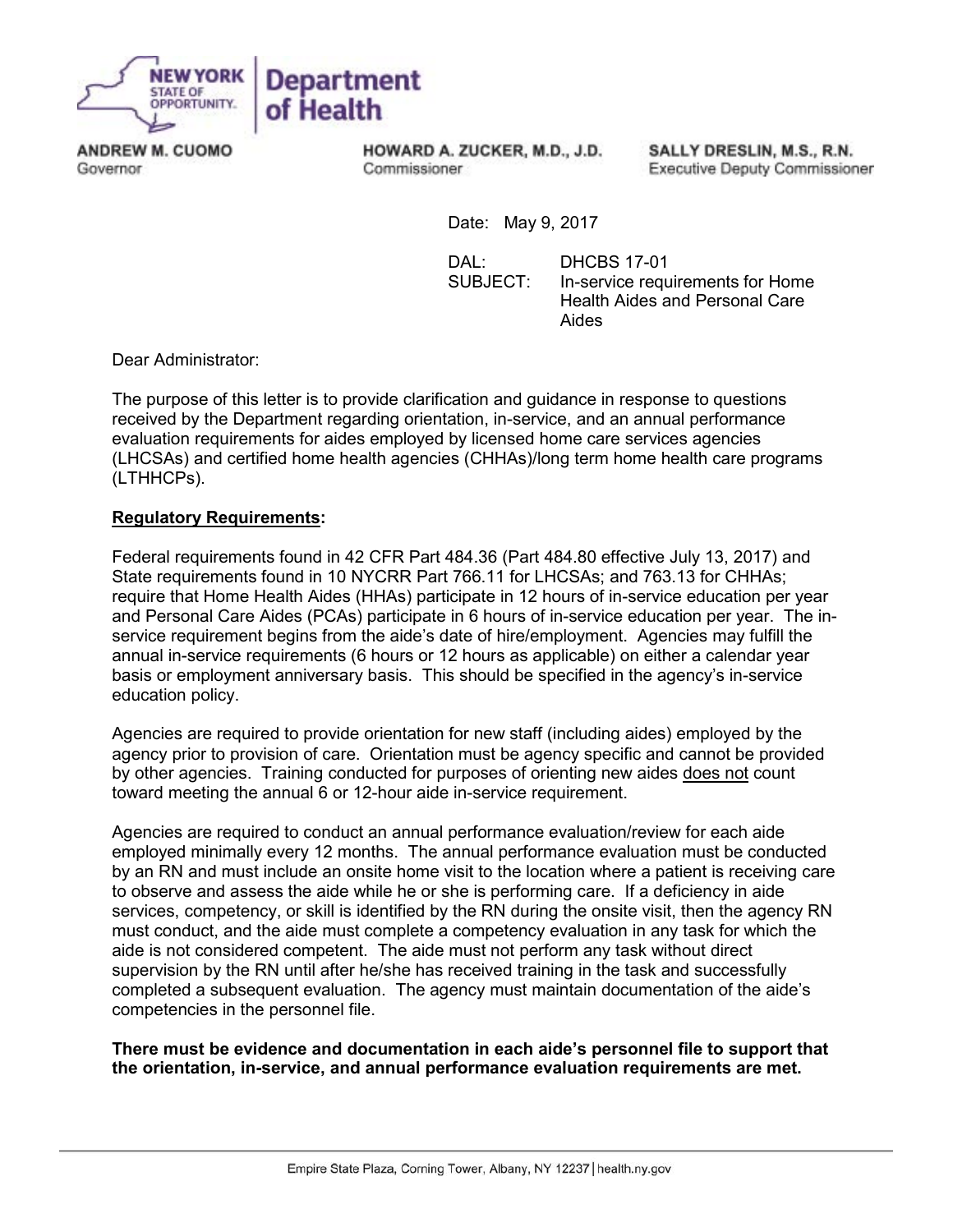## **In-service Requirements:**

Agencies are required to ensure completion of in-service training for their aides as part of their administrative, personnel and patient care responsibilities. In-service topics must be focused, specific and pertinent to the aide's responsibilities.

In-service training may be provided in a variety of settings and conducted by a variety of modalities or means. Training settings may include the patient's home when the aide is furnishing care to the patient, agency location, or other appropriate locations. Modalities may include presentation, lecture, demonstration, videotape, webinar, and online trainings.

## **All in-service education/trainings regardless of setting or modality must:**

- be pertinent to the aide's responsibilities;
- ensure sufficient RN supervision;
- include an opportunity for questions and answers; and
- include an evaluation by the RN that validates that learning took place.

In-service training for HHAs and PCAs may be offered by any organization provided that the inservice training includes documentation of content, hours, and RN supervision/evaluation and meets the criteria set forth in this directive.

If the agency uses online or webinar training methods, specific policies and procedures must be developed to ensure compliance with requirements and address password securities if applicable. A mechanism for aides to ask questions about the content must be readily available. The RN must have appropriate assessment and evaluation tools, i.e. tests to ensure knowledge retention of the covered material.

## **Training Documentation**

Agencies are required to record and maintain training files for each in-service offered regardless of modality. Training in-service files should be retained for at least six years. At a minimum the following must be documented and maintained for each training/in-service offered:

- Date;
- Length of training (for example 1 hour);
- Training location;
- Training content, objectives, and goals;
- Training materials used;
- Post test;
- Attendance list:
- Proof of completion; and
- RN supervisory oversight and sign off.

Agencies should review and revise their policies and procedures to ensure compliance with all applicable regulatory requirements and guidance outlined in this directive.